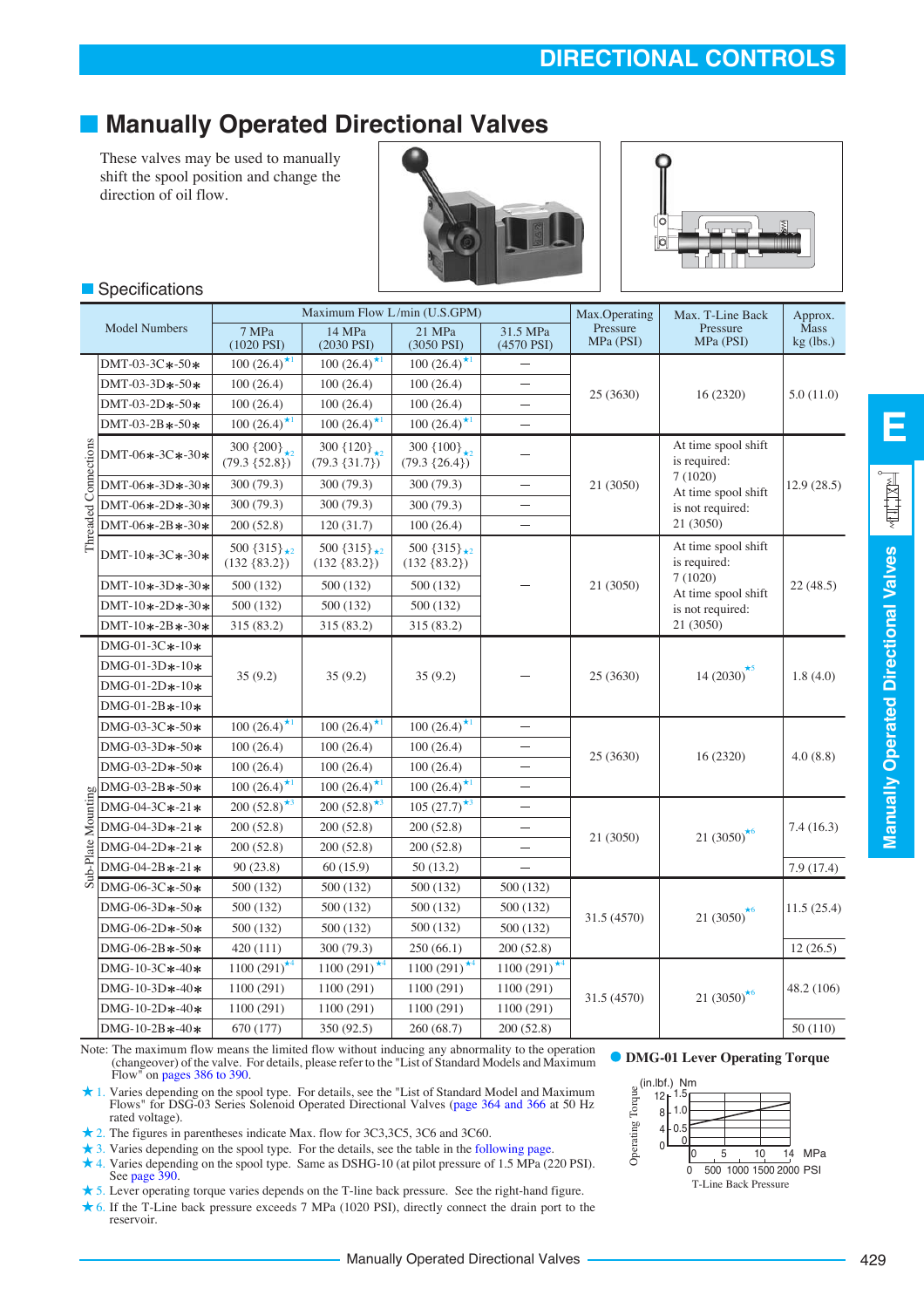#### <span id="page-1-0"></span>**Model Number Designation**

| F-                 | <b>DM</b>                      |                              | $-03$                                                                 | $-2$                        | B                          | $\overline{2}$         | A                                                 | $-50$            |     | $\ast$                                |
|--------------------|--------------------------------|------------------------------|-----------------------------------------------------------------------|-----------------------------|----------------------------|------------------------|---------------------------------------------------|------------------|-----|---------------------------------------|
| Special<br>Seals   | <b>Series</b><br><b>Number</b> | Type of<br>Connec-<br>tion   | Valve<br><b>Size</b>                                                  | No. of<br>Valve<br>Position | Spool-Spring<br>Arragement | Spool<br>Type          | Special Two<br>Position<br>Valve                  | Design<br>Number |     | Design<br>Standard                    |
|                    |                                |                              | 03                                                                    |                             | $\mathbf{C}$               |                        |                                                   | 50               |     | <b>None:</b> Japanese                 |
| F:<br>Special      |                                | $T$ :<br>Threaded<br>Connec- | $06$ (Piping size $3/4$ )<br>$06X$ (Piping size 1)                    |                             | Spring<br>Centred          | 2, 3                   |                                                   | 30               | 80: | Std. "JIS"<br>European<br>Design Std. |
| Seals for<br>Phos- | DM:<br>Manually                | tion                         | <b>10</b> (Piping size $1-1/4$ )<br><b>10X</b> (Piping size $1-1/2$ ) | 3                           | D:<br>No-Spring            | 4, 40<br>5, 6<br>60, 7 | $A^{\star}.B^{\star}$<br>Omit if not<br>required) | 30               | 90: | N. American<br>Design Std.            |
| phate<br>ester     | Operated                       |                              | 01                                                                    |                             |                            | 8.9                    |                                                   | 10               |     | <b>None: Japanese</b>                 |
| type               | Direc-                         |                              | 03                                                                    | $\overline{2}$              | Detented                   | 10, 11                 |                                                   | 50               |     | Std. "JIS"                            |
| fluids             | tional                         | $G$ :                        | 04                                                                    |                             | B:                         | 12                     |                                                   | 21               |     | and Euro-                             |
| (Omit if           | Valves                         | Sub-plate                    | 06                                                                    |                             | Spring Offset              |                        |                                                   | 50               |     | pean Design<br>Std.                   |
| not                |                                | Mounting                     | 10                                                                    |                             |                            |                        |                                                   |                  |     |                                       |
| required)          |                                |                              | See the table below for combinations.                                 |                             |                            |                        |                                                   | 40               | 90: | N. American<br>Design Std.            |

Refer to column "valves using neutral position and side position" (special 2-position valve) on [page 431.](#page-2-0)

| Yuken can offer flanged connection valves described below.<br>Consult us for the details. |                                         |                                         |  |  |  |  |  |  |  |  |
|-------------------------------------------------------------------------------------------|-----------------------------------------|-----------------------------------------|--|--|--|--|--|--|--|--|
| Model Numbers                                                                             | <b>Rated Flow</b><br>L/min<br>(U.S.GPM) | Max. Operating<br>Pressure<br>MPa (PSI) |  |  |  |  |  |  |  |  |
| DMF-10- $***-30*$                                                                         | 315 (83.2)                              |                                         |  |  |  |  |  |  |  |  |
| 21 (3050)<br>400 (106)<br>DMF-16- $***-31*$                                               |                                         |                                         |  |  |  |  |  |  |  |  |

### Maximum Flow of DMG-04-3C\*

| Model          |                 | Max. Flow $L/min (U.S.GPM)$ |                  |  |
|----------------|-----------------|-----------------------------|------------------|--|
| <b>Numbers</b> | 7 MPa(1020 PSI) | 14 MPa(2030 PSI)            | 21 MPa(3050 PSI) |  |
| DMG-04-3C2     | 200(52.8)       | 130 (34.3)                  | 85 (22.5)        |  |
| DMG-04-3C3     | 180 (47.6)      | 90 (23.8)                   | 70 (18.5)        |  |
| DMG-04-3C4     | 200(52.8)       | 200(52.8)                   | 90 (23.8)        |  |
| DMG-04-3C40    | 200(52.8)       | 200(52.8)                   | 105(27.7)        |  |
| DMG-04-3C5     | 80(21.1)        | 50 (13.2)                   | 40(10.6)         |  |
| DMG-04-3C6     | 90 (23.8)       | 60 (15.9)                   | 55 (14.5)        |  |
| DMG-04-3C60    | 140 (37.0)      | 70 (18.5)                   | 55 (14.5)        |  |
| DMG-04-3C7     | 200(52.8)       | 75 (19.8)                   | 55 (14.5)        |  |
| DMG-04-3C9     | 200(52.8)       | 125(33.0)                   | 100(26.4)        |  |
| DMG-04-3C10    | 200(52.8)       | 130 (34.3)                  | 85 (22.5)        |  |
| DMG-04-3C11    | 200(52.8)       | 150 (39.6)                  | 85 (22.5)        |  |
| DMG-04-3C12    | 200(52.8)       | 200(52.8)                   | 95 (25.1)        |  |

### Graphic Symbols

**O** Spring Centred Models (3C\*)



#### **No-Spring Detented Models**



**• Spring Offset Models (2B \*)** 



. #1 (#2) #3 Position #2 is applied for models DMG-01-2B and  $DM_{G}^{T}$ -03-2B  $\ast$ /2D  $\ast$ .

#### **List of Spool Type**

| Spool Type                                                    |            | $DMG-01$   |            |            | DMT-03<br>$DMG-03$ |            | $DMT-06*$<br>$DMT-10*$ |          | $DMG-04$<br>$DMG-06$<br>$DMG-10$ |            |
|---------------------------------------------------------------|------------|------------|------------|------------|--------------------|------------|------------------------|----------|----------------------------------|------------|
|                                                               | 3C<br>3D   | 2D         | 2B         | 3C<br>3D   | 2D                 | 2B         | 3C<br>3D               | 2D<br>2B | 3C<br>3D                         | 2D<br>2B   |
| $\prod_{\tau=1}^{1}$<br>$\mathbb X$ l<br>$\overline{2}$<br>I۱ | $\bigcirc$ | $\bigcirc$ | $\bigcirc$ | $\bigcirc$ | $\bigcirc$         | $\bigcirc$ | О                      | O        | Ο                                | $\bigcirc$ |
| 3                                                             | O          | $\circ$    | $\circ$    | $\circ$    |                    | Ω          | О                      | $\circ$  | $\circ$                          | $\circ$    |
| $\overline{4}$                                                | О          |            |            | $\circ$    |                    |            | О                      | $\circ$  | $\circ$                          | O          |
| 귀약<br>$\mathsf{X}$<br>Ił<br>40                                | О          |            |            | O          |                    |            | О                      | О        | O                                | O          |
| I<br>T<br>ł<br>H<br>5                                         | Ó          |            |            |            |                    |            |                        |          |                                  |            |
|                                                               |            |            |            |            |                    |            | O                      |          | $\circ$                          |            |
| ₹<br>ł<br>Н<br>6                                              |            |            |            |            |                    |            |                        |          | О                                |            |
| Ħ                                                             |            |            |            |            |                    |            | О                      |          |                                  |            |
| H<br>$60 -$                                                   | O          |            |            | $\circ$    |                    |            |                        |          | Ο                                |            |
| t<br>т                                                        |            |            |            |            |                    |            | О                      |          |                                  |            |
| Ⅻ<br>7<br>I۱<br>╫╬╢                                           | O          | О          |            |            |                    |            | Ο                      | Ο        | О                                | О          |
| $\frac{1}{11}$ $\frac{1}{1}$ $\frac{1}{1}$<br>8               | Ó          | $\circ$    | Ο          |            |                    | ◯          | $\bigcirc$             | $\circ$  |                                  |            |
| Ⅻ<br>Į<br>9                                                   | О          |            |            | О          |                    |            | О                      |          | O                                |            |
| Ⅻ<br>10<br>I۱                                                 | O          |            |            | О          |                    |            | О                      |          | О                                |            |
| X<br>11                                                       | O          |            |            |            |                    |            | $\bigcirc$             |          | $\bigcirc$                       |            |
| 12                                                            | O          |            |            | Ο          |                    |            | O                      |          | $\circ$                          |            |
| ۸<br>A<br>۸                                                   |            |            |            |            |                    |            |                        |          |                                  |            |

 $\Box$  Position #3

— Position #2<br>Position #1 (#2, in case of D M  $_{\rm G}^{\rm T}$ -01/03-2B $\rm \ast$ , DM  $_{\rm G}^{\rm T}$ -03-2D $\rm \ast$ )

Note: The  $\circlearrowright$  mark indicate the spool type available for each type.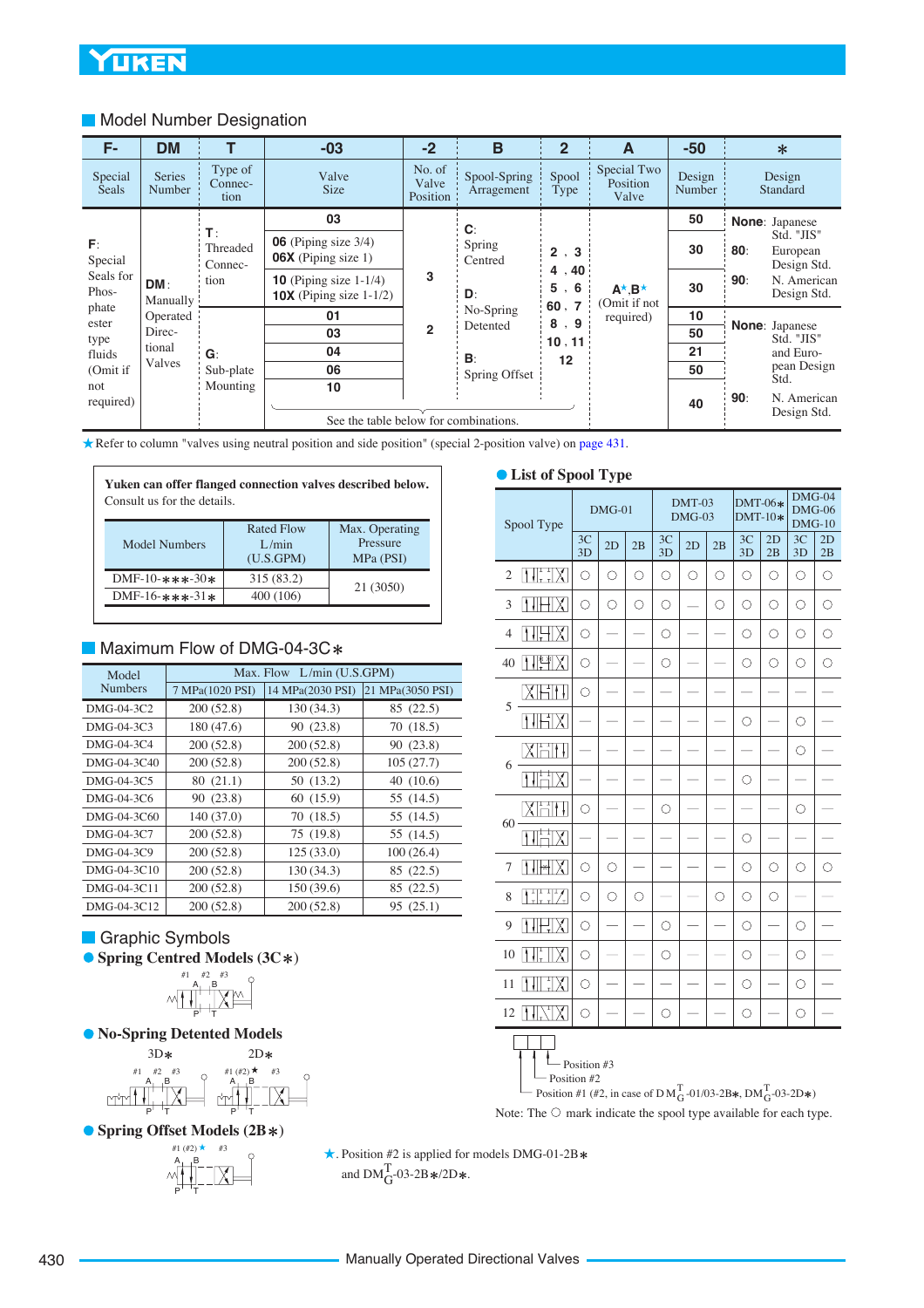#### <span id="page-2-0"></span>**U** Valves Using Neutral Position and Side Position (Special Two Position Valve)

In addition to the standard two positions valves  $(2D*, 2B*)$ , the following two types of two positions valves are available: Valves with neutral position (#2) and position #1 (2B $*A$ , 2D $*A$ ), valves with neutral position (#2) and position #3 (2B $*B$ , 2D $*B$ ).

The  $\circlearrowright$  mark in the table below indicates the spool type available for each models.

#### **• Spring Offset Models**

|               | Graphic Symbols                                                                                                                                                                                                                                                                                                                                     |                    | Model                  |                                  |               | Graphic Symbols                                |                          |                          | Model                             |                                  |
|---------------|-----------------------------------------------------------------------------------------------------------------------------------------------------------------------------------------------------------------------------------------------------------------------------------------------------------------------------------------------------|--------------------|------------------------|----------------------------------|---------------|------------------------------------------------|--------------------------|--------------------------|-----------------------------------|----------------------------------|
| Valve<br>Type | $\begin{picture}(180,10) \put(0,0){\line(1,0){10}} \put(10,0){\line(1,0){10}} \put(10,0){\line(1,0){10}} \put(10,0){\line(1,0){10}} \put(10,0){\line(1,0){10}} \put(10,0){\line(1,0){10}} \put(10,0){\line(1,0){10}} \put(10,0){\line(1,0){10}} \put(10,0){\line(1,0){10}} \put(10,0){\line(1,0){10}} \put(10,0){\line(1,0){10}} \put(10,0){\line($ | DMT-03<br>$DMG-03$ | $DMT-06*$<br>$DMT-10*$ | $DMG-04$<br>$DMG-06$<br>$DMG-10$ | Valve<br>Type | $\frac{1}{4}$ $\frac{1}{12}$                   | $DMG-01$                 | $DMT-03$<br>$DMG-03$     | $DMT-06*$<br>$DMT-10*$            | $DMG-04$<br>$DMG-06$<br>$DMG-10$ |
| 2B2A          | $\left[\begin{smallmatrix}1&1&1\1&1&1\end{smallmatrix}\right]$                                                                                                                                                                                                                                                                                      | $\circ$            | $\circ$                | $\circ$                          | 2B2B          | $\begin{bmatrix} 1 & 1 \\ 1 & 1 \end{bmatrix}$ | $\circ$                  | $\circ$                  | $\circ$                           | $\circ$                          |
| 2B3A          | HH                                                                                                                                                                                                                                                                                                                                                  | $\circ$            | $\circ$                | $\circ$                          | 2B3B          | HX                                             | $\circ$                  | $\circ$                  | $\circ$                           | $\circ$                          |
| 2B4A          | HH                                                                                                                                                                                                                                                                                                                                                  |                    | $\circ$                | $\bigcirc$                       | 2B4B          | $\boxplus$ X                                   | $\circ$                  | $\circ$                  | $\circ$                           | $\circ$                          |
| 2B40A         | HT                                                                                                                                                                                                                                                                                                                                                  |                    | $\bigcirc$             | $\bigcirc$                       | 2B40B         | <u>rix</u>                                     | $\bigcirc$               |                          | $\circ$                           | $\circ$                          |
|               |                                                                                                                                                                                                                                                                                                                                                     |                    |                        |                                  | 2B5B          | HH.                                            | $\bigcirc$               |                          | $\hspace{0.05cm}$                 |                                  |
| 2B5A          | HH                                                                                                                                                                                                                                                                                                                                                  |                    | $\circ$                | $\circ$                          |               | HХ                                             | $\overline{\phantom{0}}$ |                          | $\circ$                           | $\circ$                          |
| 2B6A          | XH                                                                                                                                                                                                                                                                                                                                                  |                    |                        | $\circ$                          | 2B6B          | HH.                                            |                          |                          |                                   | $\circ$                          |
|               | $\Box$                                                                                                                                                                                                                                                                                                                                              |                    | $\circ$                |                                  |               | НX                                             | $\overline{\phantom{0}}$ |                          | $\circ$                           |                                  |
| 2B60A         | XH                                                                                                                                                                                                                                                                                                                                                  |                    |                        | $\circ$                          | 2B60B         | HH,                                            | $\circ$                  | $\circ$                  | $\overbrace{\phantom{123221111}}$ | $\circ$                          |
|               | HH                                                                                                                                                                                                                                                                                                                                                  |                    | $\circ$                |                                  |               | $\mathbb H \mathsf X$                          |                          |                          | $\circ$                           |                                  |
| 2B7A          | .                                                                                                                                                                                                                                                                                                                                                   |                    | $\circ$                | $\circ$                          | 2B7B          | $ \cdot $                                      | $\circ$                  |                          | $\circ$                           | $\circ$                          |
| 2B8A          | HH                                                                                                                                                                                                                                                                                                                                                  |                    | $\circ$                |                                  | 2B8B          | $\begin{bmatrix} 1 & 1 \\ 1 & 1 \end{bmatrix}$ | $\circ$                  |                          | $\circ$                           |                                  |
| 2B9A          | H.                                                                                                                                                                                                                                                                                                                                                  |                    | $\circ$                | $\bigcirc$                       | 2B9B          | HX                                             | $\circ$                  | $\overline{\phantom{0}}$ | $\circ$                           | $\circ$                          |
| 2B10A         | $\left\  \cdot \right\ _{\tau}^{\frac{1}{r}}$                                                                                                                                                                                                                                                                                                       |                    | $\circ$                | $\circ$                          | 2B10B         | <u>HX</u>                                      | $\circ$                  | $\circ$                  | $\circ$                           | $\circ$                          |
| 2B11A         | $\left[\begin{array}{c} 1 \\ 1 \end{array}\right] \left[\begin{array}{c} 1 \\ 1 \end{array}\right]$                                                                                                                                                                                                                                                 |                    | $\circ$                | $\bigcirc$                       | 2B11B         | $\mathbb{L}[\mathsf{X}]$                       | $\circ$                  | $\overline{\phantom{m}}$ | $\circ$                           | $\circ$                          |
| 2B12A         | $   \cdot   $                                                                                                                                                                                                                                                                                                                                       |                    | $\circ$                | $\circ$                          | 2B12B         | XK                                             | $\circ$                  | $\circ$                  | $\circ$                           | $\circ$                          |
|               | <b>TIM</b>                                                                                                                                                                                                                                                                                                                                          |                    |                        |                                  |               | $\overline{\phantom{a}}$                       |                          |                          |                                   |                                  |

 $\star$  Position #3  $\star$  Position #2 -

 $\star$  Position #1 -

 $\bigstar$  Position #2

#### **No-spring Detented Models**

|                                              | Graphic Symbols                | Model                    |                                  |                                            | <b>Graphic Symbols</b>                         |            | Model                    |                                  |
|----------------------------------------------|--------------------------------|--------------------------|----------------------------------|--------------------------------------------|------------------------------------------------|------------|--------------------------|----------------------------------|
| Valve<br>Type                                | $A_1$ $B$<br>$\circ$<br>r⁄m∕l† | $DMT-06*$<br>$DMT-10*$   | $DMG-04$<br>$DMG-06$<br>$DMG-10$ | Valve<br><b>Type</b>                       | A, B<br>r۳                                     | $DMG-01$   | $DMT-06*$<br>$DMT-10*$   | $DMG-04$<br>$DMG-06$<br>$DMG-10$ |
| 2D2A                                         | $\{\cdot\}$ :                  | $\circ$                  | О                                | 2D2B                                       | $\chi_{\mathbb{F}_\tau}^{\mathbb{F}_\tau}$     | $\circ$    | O                        | $\circ$                          |
| 2D3A                                         | TTH                            | $\circ$                  | $\circ$                          | 2D3B                                       | HХ                                             | $\circ$    | $\circ$                  | $\circ$                          |
| 2DAA                                         | $   \cdot   $                  | $\circ$                  | $\circ$                          | 2D4B                                       | HХ                                             | $\circ$    | $\circ$                  | $\circ$                          |
| 2D40A                                        | H                              | $\circ$                  | $\circ$                          | 2D40B                                      | 習X                                             | $\circ$    | $\circ$                  | $\circ$                          |
|                                              |                                | $\overline{\phantom{0}}$ |                                  | 2D5B                                       | HH.                                            | $\circ$    |                          |                                  |
| 2D5A                                         | $   \cdot   $                  | $\circ$                  | $\circ$                          |                                            | НX                                             |            | $\bigcirc$               | $\circ$                          |
| 2D6A                                         | XH                             |                          | $\circ$                          | 2D6B                                       | HH                                             |            | $\overline{\phantom{0}}$ | $\circ$                          |
|                                              | HH                             | $\circ$                  |                                  |                                            | HX                                             |            | $\circ$                  |                                  |
| 2D60A                                        | XH                             | $\overline{\phantom{0}}$ | $\circ$                          | 2D60B                                      | Fil I                                          | $\circ$    | -                        | $\circ$                          |
|                                              | HH                             | $\circ$                  | -                                |                                            | H<br>$\overline{\chi}$                         |            | $\bigcirc$               |                                  |
| 2D7A                                         | $  .  $ *                      | $\circ$                  | $\circ$                          | 2D7B                                       | FIX                                            | $\circ$    | $\circ$                  | $\circ$                          |
| 2D8A                                         | HH.                            | $\circ$                  |                                  | 2D8B                                       | $\begin{bmatrix} 1 & 1 \\ 1 & 1 \end{bmatrix}$ | $\circ$    | $\bigcirc$               |                                  |
| 2D9A                                         | HE                             | $\bigcirc$               | $\bigcirc$                       | 2D9B                                       | HХ                                             | $\bigcirc$ | $\bigcirc$               | $\bigcirc$                       |
| 2D10A                                        | $\prod_{i=1}^{n}$              | $\bigcirc$               | $\bigcirc$                       | 2D10B                                      | $\overline{\chi}$                              | $\bigcirc$ | $\bigcirc$               | $\bigcirc$                       |
| 2D11A                                        | HT.                            | $\circ$                  | $\circ$                          | 2D11B                                      | $\mathbb{H}^1$                                 | $\circ$    | $\bigcirc$               | $\circ$                          |
| 2D12A                                        | $  \cdot  _{\mathcal{F}}$      | $\circ$                  | $\circ$                          | 2D12B                                      | $\left[\frac{1}{\sqrt{1}}\right]$<br>Χ         | $\circ$    | $\circ$                  | $\circ$                          |
| $\star$ Position #1 -<br>$\star$ Position #2 |                                |                          |                                  | $\star$ Position #2<br>$\star$ Position #3 |                                                |            |                          |                                  |

. Position number is determined with three position type  $(3C*$  and  $3D*)$  as the standard.

**E**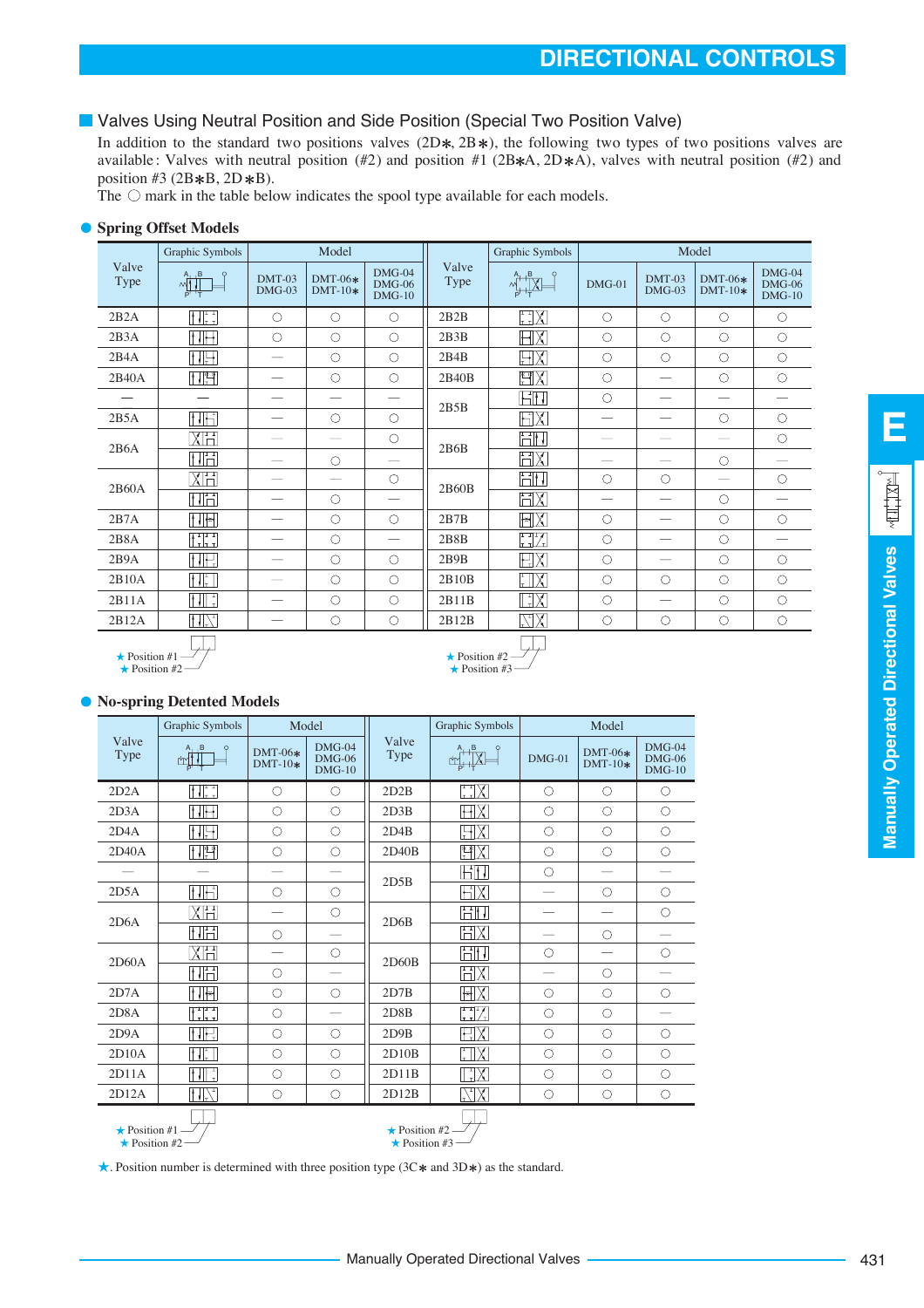### **UKEN**

#### **Sub-plates**

| Valve            |                                   | Japanese Standard "JIS" |                                       |                                   | European Design Standard |                                       |                                   | N. American Design Standard |                                       |
|------------------|-----------------------------------|-------------------------|---------------------------------------|-----------------------------------|--------------------------|---------------------------------------|-----------------------------------|-----------------------------|---------------------------------------|
| Model<br>Numbers | Sub-plate<br><b>Model Numbers</b> | Thread<br><b>Size</b>   | Approx.<br><b>Mass</b><br>$kg$ (1bs.) | Sub-plate<br><b>Model Numbers</b> | Thread<br><b>Size</b>    | Approx.<br><b>Mass</b><br>$kg$ (1bs.) | Sub-plate<br><b>Model Numbers</b> | Thread<br>Size              | Approx.<br><b>Mass</b><br>$kg$ (1bs.) |
|                  | DSGM-01-31                        | Rc 1/8                  | (1.8)<br>0.8                          | DSGM-01-3080                      | $1/8$ BSP.F              | (1.8)<br>0.8                          | DSGM-01-3190                      | $1/8$ NPT                   | 0.8<br>(1.8)                          |
| $DMG-01$         | $DSGM-01X-31$                     | Rc 1/4                  | 0.8<br>(1.8)                          | DSGM-01X-3080                     | 1/4 BSP.F                | 0.8<br>(1.8)                          | DSGM-01X-3190                     | $1/4$ NPT                   | 0.8<br>(1.8)                          |
|                  | DSGM-01Y-31                       | Rc 3/8                  | 0.8<br>(1.8)                          |                                   |                          |                                       | DSGM-01Y-3190                     | $3/8$ NPT                   | 0.8<br>(1.8)                          |
|                  | DSGM-03-40                        | Rc 3/8                  | 3.0<br>(6.6)                          | DSGM-03-2180                      | 3/8 BSP.F                | 3.0<br>(6.6)                          | DSGM-03-2190                      | $3/8$ NPT                   | 3.0<br>(6.6)                          |
| $DMG-03$         | $DSGM-03X-40$                     | $Re$ 1/2                | 3.0<br>(6.6)                          | DSGM-03X-2180                     | $1/2$ BSP.F              | 3.0<br>(6.6)                          | DSGM-03X-2190                     | $1/2$ NPT                   | 3.0<br>(6.6)                          |
|                  | $DSGM-03Y-40$                     | Rc 3/4                  | 4.7<br>(10.4)                         | DSGM-03Y-2180                     | 3/4 BSP.F                | 4.7<br>(10.4)                         | DSGM-03Y-2190                     | 3/4 NPT                     | 4.7(10.4)                             |
| $DMG-04$         | DHGM-04-20                        | Rc 1/2                  | (9.7)<br>4.4                          | DHGM-04-2080                      | $1/2$ BSP.F              | (9.7)<br>4.4                          | DHGM-04-2090                      | $1/2$ NPT                   | (9.7)<br>4.4                          |
|                  | DHGM-04X-20                       | Rc 3/4                  | 4.1<br>(9.0)                          | DHGM-04X-2080                     | 3/4 BSP.F                | 4.1<br>(9.0)                          | DHGM-04X-2090                     | 3/4 NPT                     | (9.0)<br>4.1                          |
| $DMG-06$         | DHGM-06-50                        | Rc 3/4                  | (16.3)<br>7.4                         | DHGM-06-5080                      | 3/4 BSP.F                | (18.7)<br>8.5                         | DHGM-06-5090                      | $3/4$ NPT                   | 7.4(16.3)                             |
|                  | DHGM-06X-50                       | Re <sub>1</sub>         |                                       | 7.4 (16.3) DHGM-06X-5080          | 1 BSP.F                  |                                       | 8.5 (18.7) DHGM-06X-5090          | 1 NPT                       | 7.4 $(16.3)$                          |
| $DMG-10$         | DHGM-10-40                        | $Re 1-1/4$              |                                       | 21.5 (47.4) DHGM-10-4080          | 1-1/4 BSP.F              | 21.5(47.4)                            | DHGM-10-4090                      | $1-1/4$ NPT                 | 21.5(47.4)                            |
|                  | DHGM-10X-40                       | $Re 1-1/2$              |                                       | 21.5 (47.4) DHGM-10X-4080         | $1-1/2$ BSP.F            |                                       | 21.5 (47.4) DHGM-10X-4090         | $1-1/2$ NPT                 | 21.5(47.4)                            |

Sub-plates are available. Specify the sub-plate model number from the table above. When sub-plates are not used, the mounting surface should have a good machined finish.

Sharable with Solenoid Operand Directional Valve s and Solenoid Controlled Pilot Operated Directional Valves. For dimensions, refer to the right table then see the corresponding pages.

#### **Mounting Bolts**

| Valve                   | Socket Head Cap Screw                               |                                  |                |           |                                             |  |  |  |  |  |  |
|-------------------------|-----------------------------------------------------|----------------------------------|----------------|-----------|---------------------------------------------|--|--|--|--|--|--|
| Model<br><b>Numbers</b> | Japanese Standard "JIS"<br>European Design Standard | N. American<br>Design Standard   | Qty.           |           | <b>Tightening Torque</b><br>$Nm$ (in. 1bs.) |  |  |  |  |  |  |
| $DMG-01$                | $M5 \times 45$ Lg.                                  | No. 10-24 UNC $\times$ 1-3/4 Lg. | $\overline{4}$ | $5 - 7$   | $(44-62)$                                   |  |  |  |  |  |  |
| $DMG-03$                | $M6 \times 35$ Lg.                                  | 1/4-20 UNC $\times$ 1-3/4 Lg.    | $\overline{4}$ | $12 - 15$ | $(106-133)$                                 |  |  |  |  |  |  |
| $DMG-04$                | $M6 \times 40$ Lg.                                  | 1/4-20 UNC $\times$ 1-1/2 Lg.    | $\mathfrak{D}$ | $12 - 15$ | $(106-133)$                                 |  |  |  |  |  |  |
|                         | $M10 \times 45$ Lg.                                 | 3/8-16 UNC $\times$ 1-3/4 Lg.    | $\overline{4}$ | 58-72     | $(513-637)$                                 |  |  |  |  |  |  |
| $DMG-06$                | $M12 \times 60$ Lg.                                 | 1/2-13 UNC $\times$ 2-1/2 Lg.    | 6              | 100-123   | $(885-1089)$                                |  |  |  |  |  |  |
| $DMG-10$                | $M20 \times 75$ Lg.                                 | $3/4$ -10 UNC $\times$ 3 Lg.     | 8              | 473-585   | $(4195 - 5177)$                             |  |  |  |  |  |  |

#### Subplate Model Numbers Page Sub-plate dimensions appearing page

| $DSGM-01*$ | 356 |
|------------|-----|
| $DSGM-03*$ | 373 |
| $DHGM-04*$ | 401 |
| $DHGM-06*$ | 402 |
| $DHGM-10*$ | 403 |

#### **Instructions**

Avoid connecting the Tank Port "T" to a line with possible surge pressure.

#### **Pressure Drop**

The following characteristics are based on the following conditions: viscosity of the fluid:  $35 \text{ mm}^2/\text{s}$  (164 SSU) and Specific Gravity: 0.850

For any other viscosity, multiply the factors in the table below.

|           | $\left \frac{mm^2}{s}\right $ 15   20   30   40   50   60   70   80   90   100 |  |                                                                                                                 |  |  |  |  |
|-----------|--------------------------------------------------------------------------------|--|-----------------------------------------------------------------------------------------------------------------|--|--|--|--|
| Viscosity | <b>SSU</b>                                                                     |  | 77 98 141 186 232 278 324 371 417 464                                                                           |  |  |  |  |
| Factor    |                                                                                |  | $\vert 0.81 \vert 0.87 \vert 0.96 \vert 1.03 \vert 1.09 \vert 1.14 \vert 1.19 \vert 1.23 \vert 1.27 \vert 1.30$ |  |  |  |  |

 $\bullet$  For any other specific gravity (G'), the pressure drop ( $\Delta$ P') may be obtained from the formula below.

 $\Delta P' = \Delta P(G/G)$  where,  $\Delta P$  is a value on the following chart and G is 0.850.

#### **DMT-06, 06X**



| Spool          |                   | Pressure Drop Curve Number |                   |                   |                   |  |  |  |  |  |  |  |
|----------------|-------------------|----------------------------|-------------------|-------------------|-------------------|--|--|--|--|--|--|--|
| Type           | $P \rightarrow A$ | $B \rightarrow T$          | $P \rightarrow B$ | $A \rightarrow T$ | $P \rightarrow T$ |  |  |  |  |  |  |  |
| $\overline{2}$ | $\overline{c}$    | $\overline{c}$             |                   | $\overline{c}$    |                   |  |  |  |  |  |  |  |
| 3              | 3                 | 2                          | 3                 | 2                 |                   |  |  |  |  |  |  |  |
| $\overline{4}$ | 2                 | 3                          | 2                 | 2                 |                   |  |  |  |  |  |  |  |
| 40             | 2                 | 2                          | 2                 | 2                 |                   |  |  |  |  |  |  |  |
| 5              | 3                 | 2                          | 2                 | 2                 |                   |  |  |  |  |  |  |  |
| 6              | 3                 | 2                          | 3                 | 2                 |                   |  |  |  |  |  |  |  |
| 60             | 3                 |                            | 3                 | 2                 | 1                 |  |  |  |  |  |  |  |
| 7              | $\overline{c}$    |                            | 2                 |                   |                   |  |  |  |  |  |  |  |
| 8              | 2                 |                            | 2                 |                   |                   |  |  |  |  |  |  |  |
| 9              | 3                 |                            | 3                 |                   |                   |  |  |  |  |  |  |  |
| 10             | 2                 | 2                          | 2                 | 2                 |                   |  |  |  |  |  |  |  |
| 11             | 3                 | 2                          | 2                 | 2                 |                   |  |  |  |  |  |  |  |
| 12             | 2                 |                            |                   |                   |                   |  |  |  |  |  |  |  |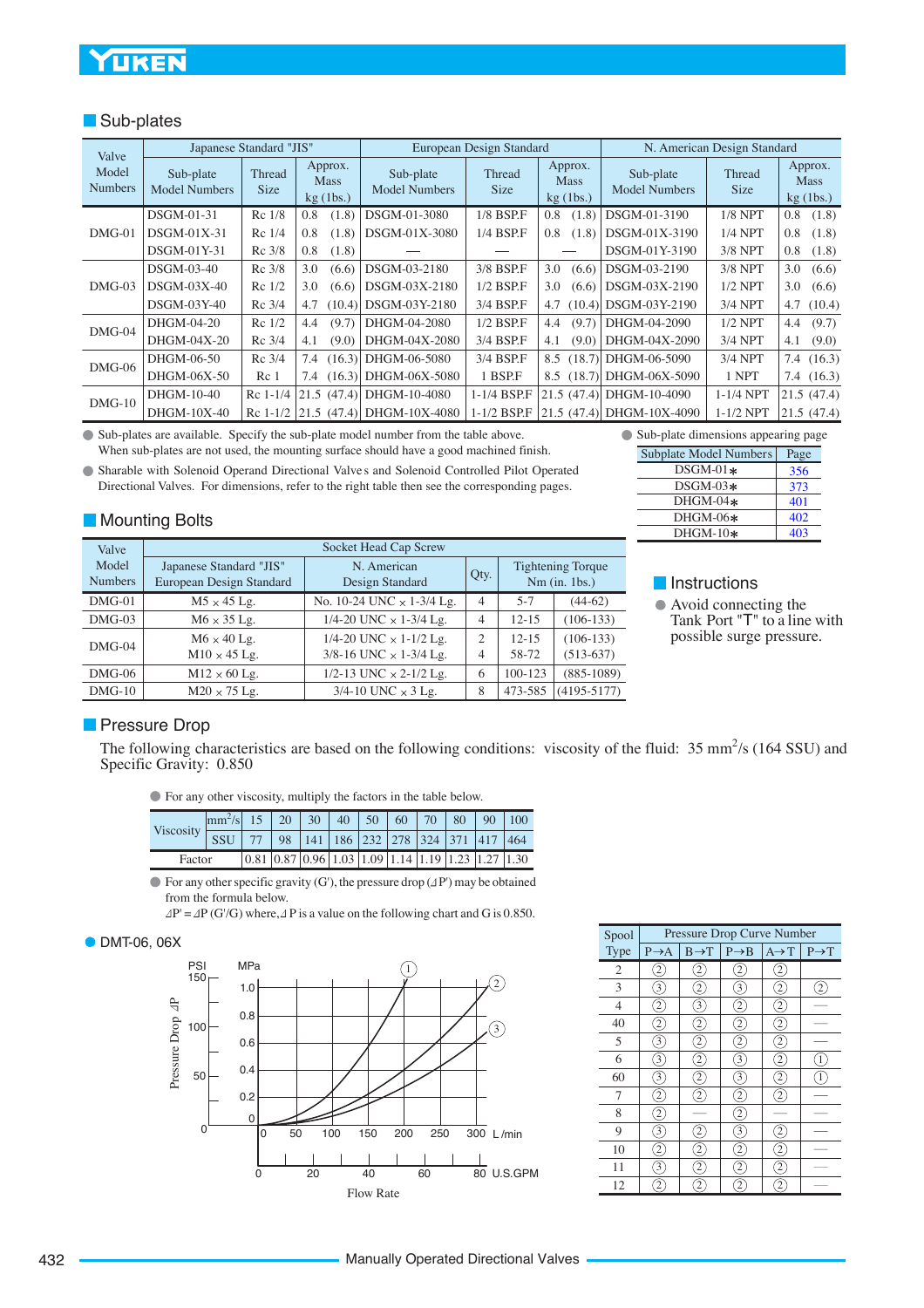## **DIRECTIONAL CONTROLS**

#### ● DMT-10, 10X



| Spool | Pressure Drop Curve Number |                   |                   |                   |                   |
|-------|----------------------------|-------------------|-------------------|-------------------|-------------------|
| Type  | $P \rightarrow A$          | $B \rightarrow T$ | $P \rightarrow B$ | $A \rightarrow T$ | $P \rightarrow T$ |
| 2     | 3                          |                   | 3                 |                   |                   |
| 3     | 3                          | 2                 | 3                 | 2                 |                   |
| 4     | 3                          | 2                 | 3                 | 2                 |                   |
| 40    | 3                          | 2                 | 3                 | 2                 |                   |
| 5     | 3                          | 2                 | 3                 | 2                 |                   |
| 6     | 3                          | 3                 | 3                 | 3                 |                   |
| 60    | 3                          | 3                 | 3                 | 3                 |                   |
| 7     | 3                          | 2                 | 3                 |                   |                   |
| 8     | 3                          |                   | 3                 |                   |                   |
| 9     | 3                          |                   | 3                 |                   |                   |
| 10    | 3                          | 2                 | 3                 |                   |                   |
| 11    | 3                          | 2                 | 3                 |                   |                   |
| 12    | 3                          |                   | 3                 |                   |                   |

**E** Manually Operated Directional Valves  $\sqrt{\frac{|\mathbf{r}|}{|\mathbf{r}|}}$ **Manually Operated Directional Valves**

#### • DMG-01



| Valve type      |                 |       | Pressure Drop Curve Number |                                                                                                         |                   |                   |                   |                   |
|-----------------|-----------------|-------|----------------------------|---------------------------------------------------------------------------------------------------------|-------------------|-------------------|-------------------|-------------------|
| $3C*$           | $3D*$           | $2D*$ | $2B*$                      | $P \rightarrow A$                                                                                       | $B \rightarrow T$ | $P \rightarrow B$ | $A \rightarrow T$ | $P \rightarrow T$ |
| 3C2             | 3D2             | 2D2   |                            | 3)                                                                                                      | 3,                | 3,                | 3,                |                   |
| 3C <sub>3</sub> | 3D <sub>3</sub> | 2D3   |                            | 3)                                                                                                      | 3.                | 3,                | 3                 | Z                 |
| 3C <sub>4</sub> | 3D4             |       |                            | 3                                                                                                       | 3.                | 3                 | 3                 |                   |
| 3C40            | 3D40            |       |                            | 3                                                                                                       | 3)                | 3)                | 3.                |                   |
| 3C <sub>5</sub> | 3D <sub>5</sub> |       |                            | $\widehat{\mathcal{Z}}$                                                                                 | $\left( 1\right)$ | $\left(1\right)$  | $\left( 1\right)$ | 3                 |
| 3C60            | 3D60            |       |                            | 1)                                                                                                      | $\left(1\right)$  | $\left(1\right)$  | $\left(1\right)$  | 3                 |
| 3C7             | 3D7             | 2D7   |                            | $\mathcal{L}_{3}$                                                                                       | 3                 | 3                 | 3                 |                   |
| 3C8             | 3D8             | 2D8   |                            | 3                                                                                                       |                   | 3,                |                   |                   |
| 3C9             | 3D9             |       |                            | 3)                                                                                                      | 3                 | 3.                | 3                 |                   |
| 3C10            | 3D10            |       |                            | 3)                                                                                                      | 3,                | 3,                | 3)                |                   |
| 3C11            | 3D11            |       |                            | $\mathcal{F}_{3}$                                                                                       | 3.                | 3.                | $\mathcal{E}$     |                   |
| 3C12            | 3D12            |       |                            | ③                                                                                                       | 3                 | 3                 | $\mathcal{E}$     |                   |
|                 |                 |       | 2B2                        | $\mathfrak{D}% _{T}=\mathfrak{D}_{T}\!\left( a,b\right) ,\ \mathfrak{D}_{T}=C_{T}\!\left( a,b\right) ,$ | 2                 | $\circled{3}$     | $\widehat{3}$     |                   |
|                 |                 |       | 2B3                        | $\widehat{\mathcal{Z}}$                                                                                 | 2                 | 3                 | $\circled{3}$     |                   |
|                 |                 |       | 2B8                        | 3)                                                                                                      |                   | 3,                |                   |                   |

 $\bullet$  DMG-04



| Spool | Pressure Drop Curve Number |                   |                   |                   |                   |  |
|-------|----------------------------|-------------------|-------------------|-------------------|-------------------|--|
| Type  | $P \rightarrow A$          | $B \rightarrow T$ | $P \rightarrow B$ | $A \rightarrow T$ | $P \rightarrow T$ |  |
| 2     | 5                          |                   | 5                 | 4                 |                   |  |
| 3     | 6                          | 3                 | 6                 | 5                 |                   |  |
| 4     | $\widehat{5}$              | 4                 | 5                 | $\overline{5}$    |                   |  |
| 40    | $\overline{5}$             | 4                 | 5                 | 5                 |                   |  |
| 5     | 5                          | 2                 | 4                 | 5                 |                   |  |
| 6     | $\overline{c}$             | 3                 | $\overline{4}$    | 2                 |                   |  |
| 60    | $\overline{\mathbf{c}}$    | 3                 | $\overline{4}$    | 2                 |                   |  |
| 7     | $\overline{5}$             | $\overline{c}$    | 5                 | 5                 |                   |  |
| 9     | 6                          | 2                 | 6                 | 5                 |                   |  |
| 10    | 5                          | 4                 | 5                 | 5                 |                   |  |
| 11    | $\overline{5}$             | 4                 | 5                 | 5                 |                   |  |
| 12    | 5                          | 3                 | 5                 | 5                 |                   |  |



| Model Number       | Pressure Drop Characteristics                                                 | Page | <b>Remarks</b>         |  |
|--------------------|-------------------------------------------------------------------------------|------|------------------------|--|
| DMT-03<br>$DMG-03$ | Same as DSG-03 Series Solenoid Operated Directional Valves<br>(Standard Type) | 371  |                        |  |
| $DMG-06$           | Same as Solenoid Controlled Pilot Operated Directional Valves<br>$(DSHG-06)$  | 393  | $3D*$ is same as $3C*$ |  |
| $DMG-10$           | Same as Solenoid Controlled Pilot Operated Directional Valves<br>$(DSHG-10)$  |      |                        |  |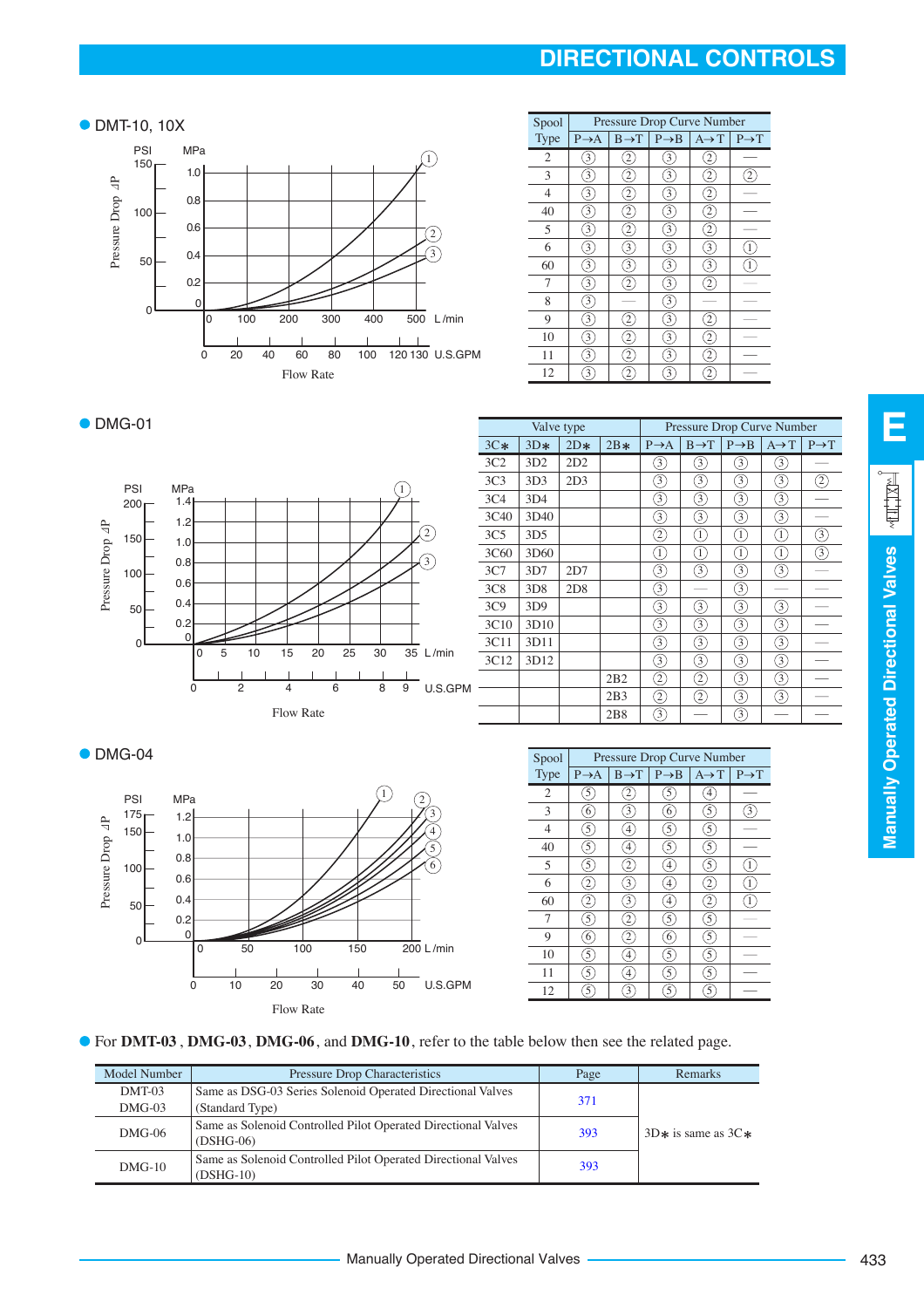<span id="page-5-0"></span>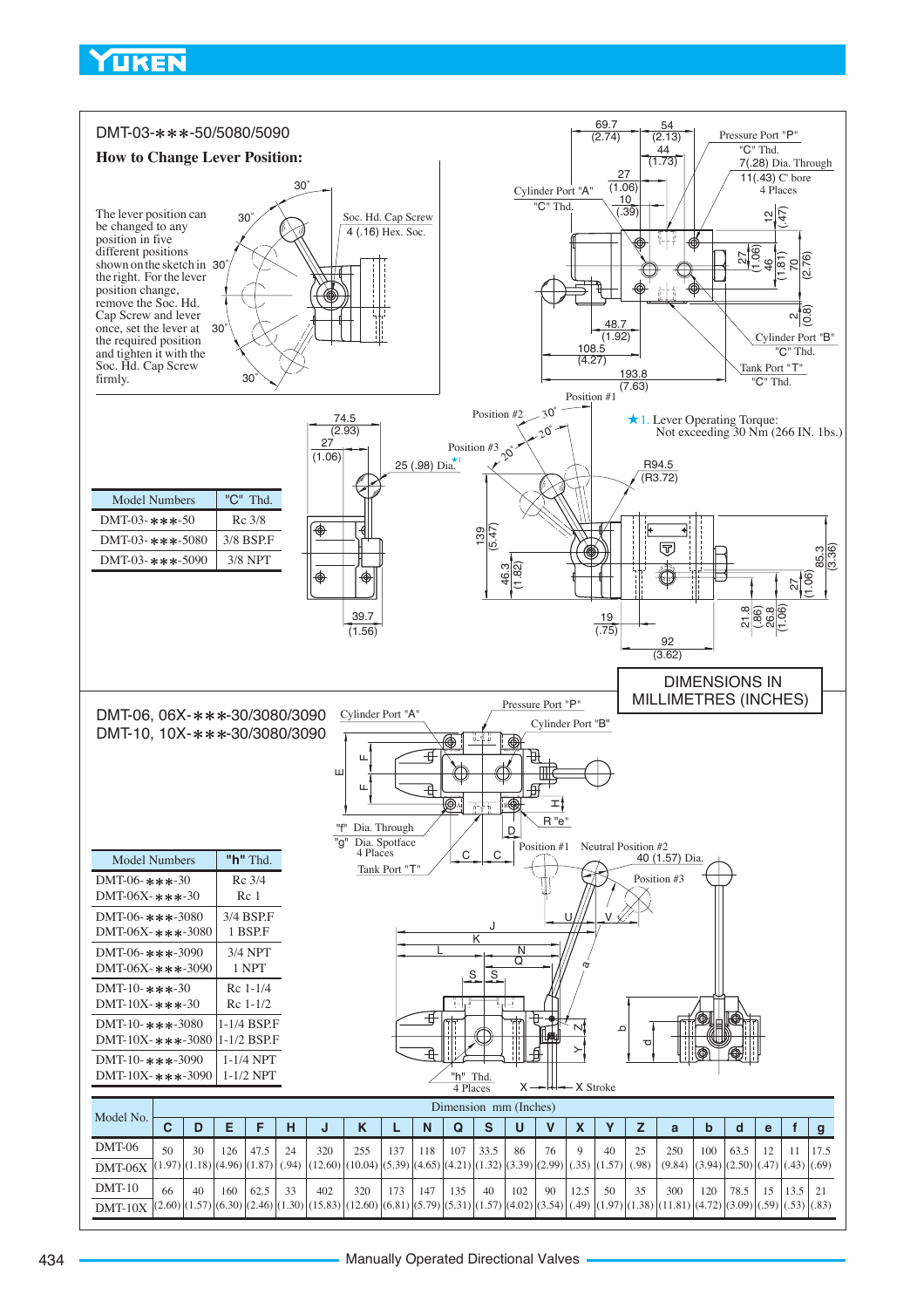### **DIRECTIONAL CONTROLS**



**E**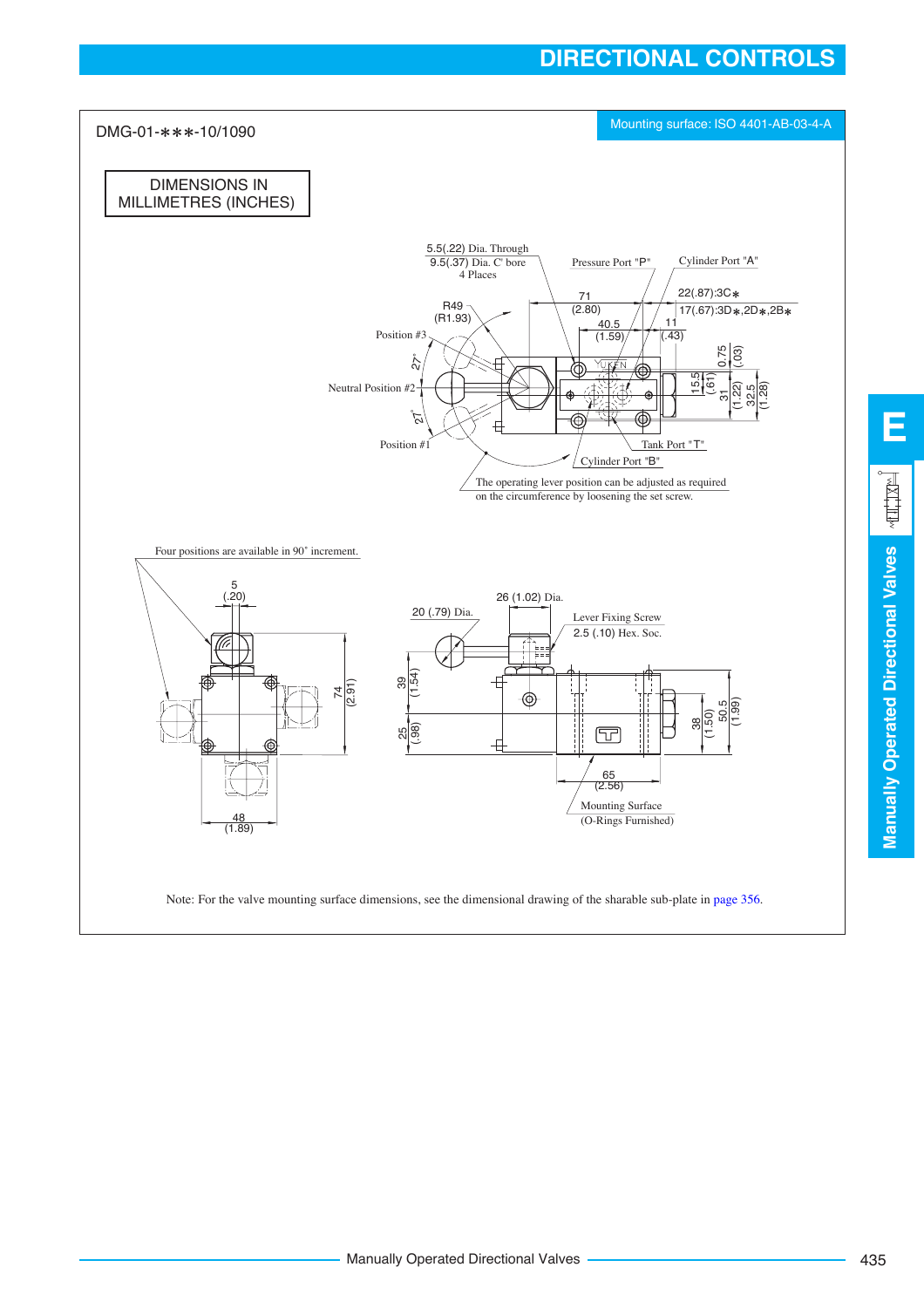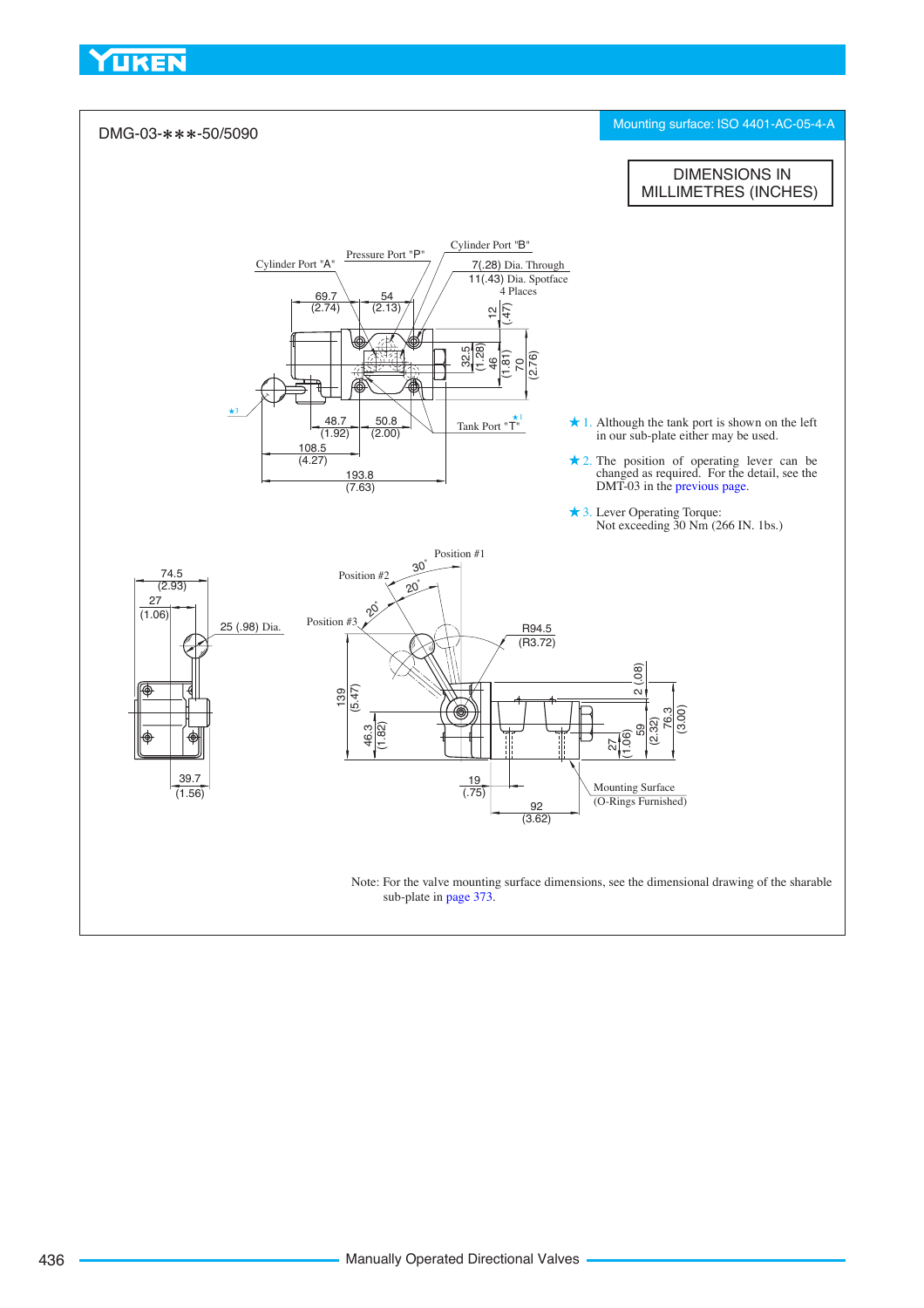## **DIRECTIONAL CONTROLS**



**E**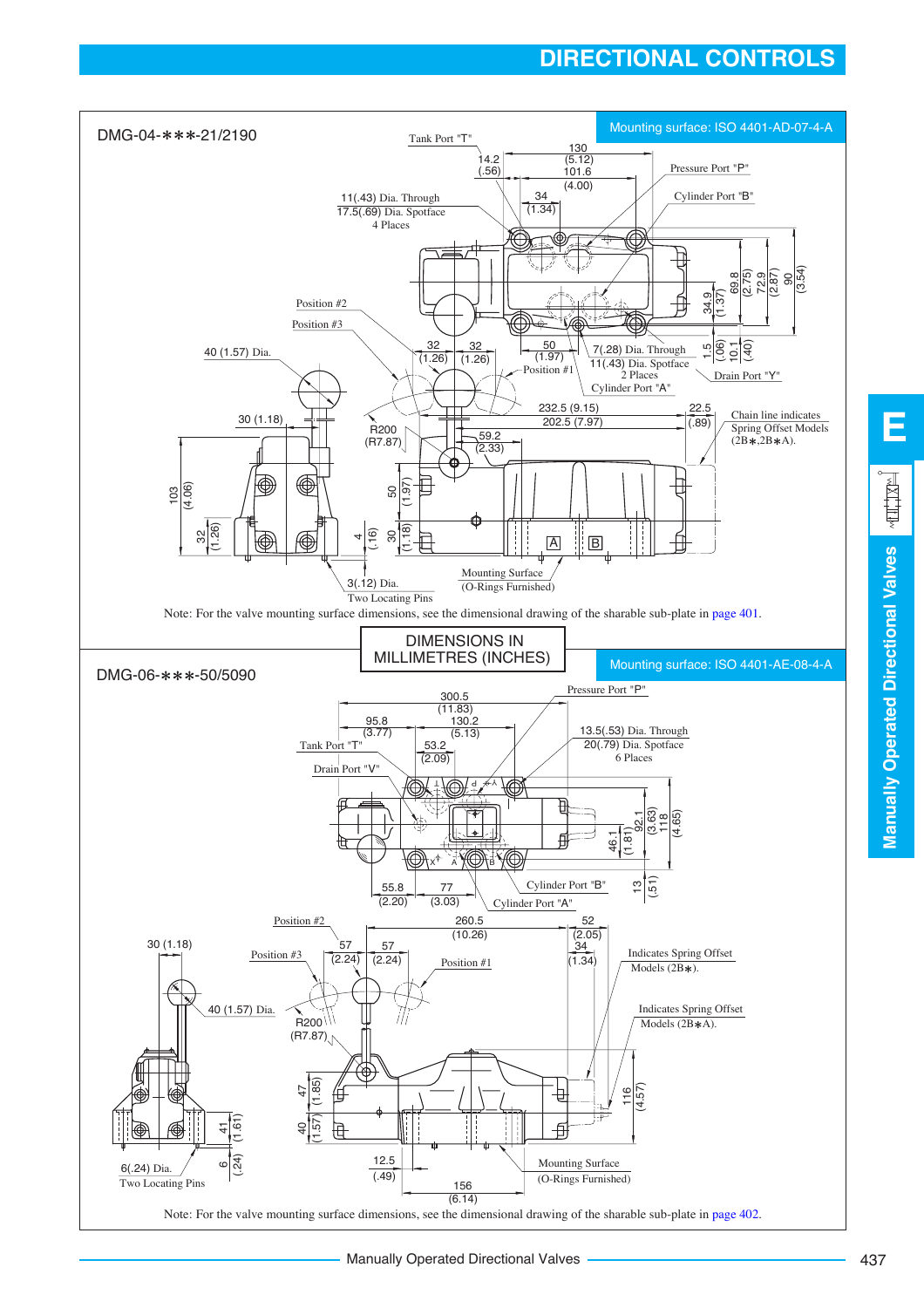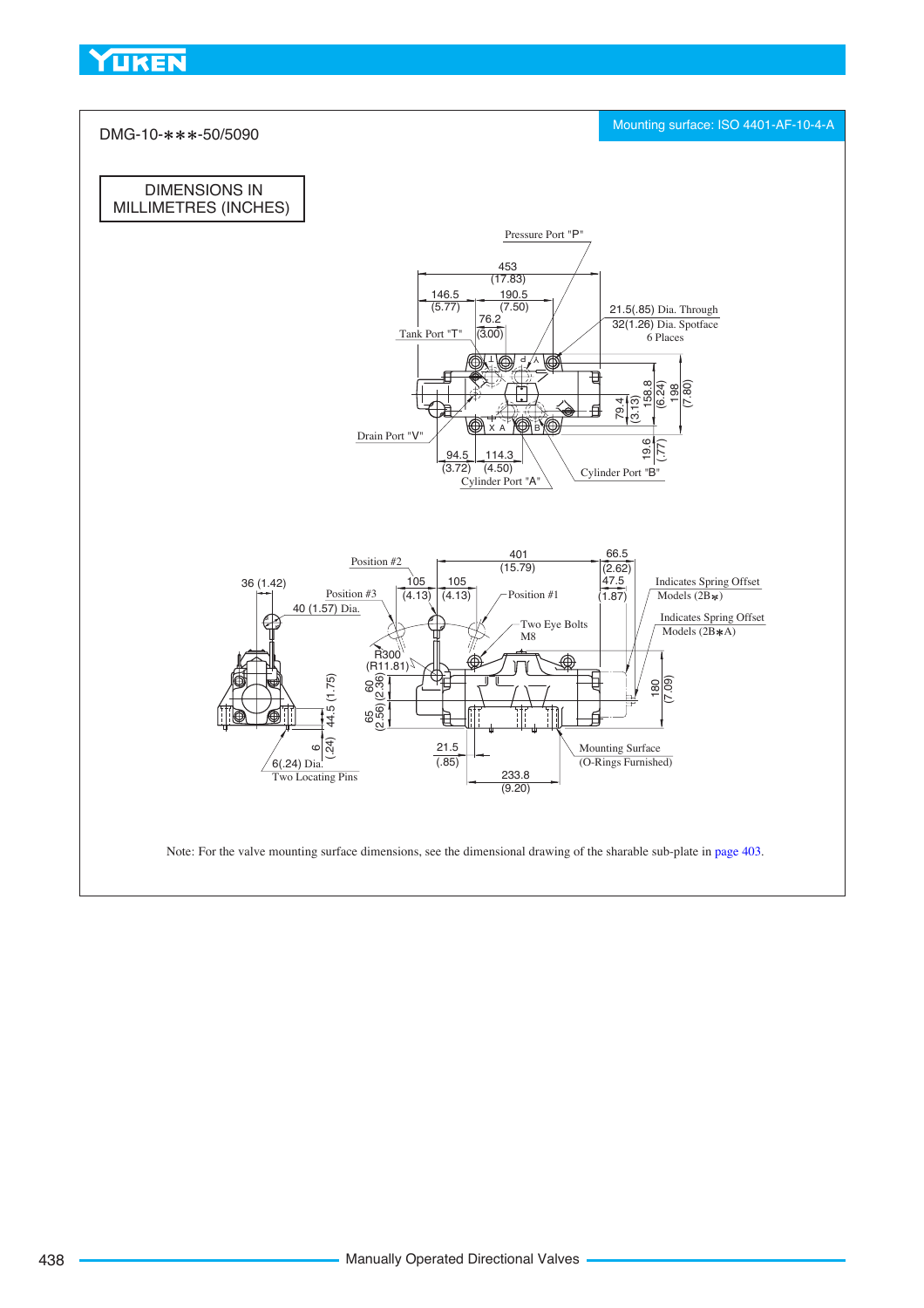#### **List of Seals**



**Manually Operated Directional Valves**

**Manually Operated Directional Valves** 

**E**

ALL'IXE